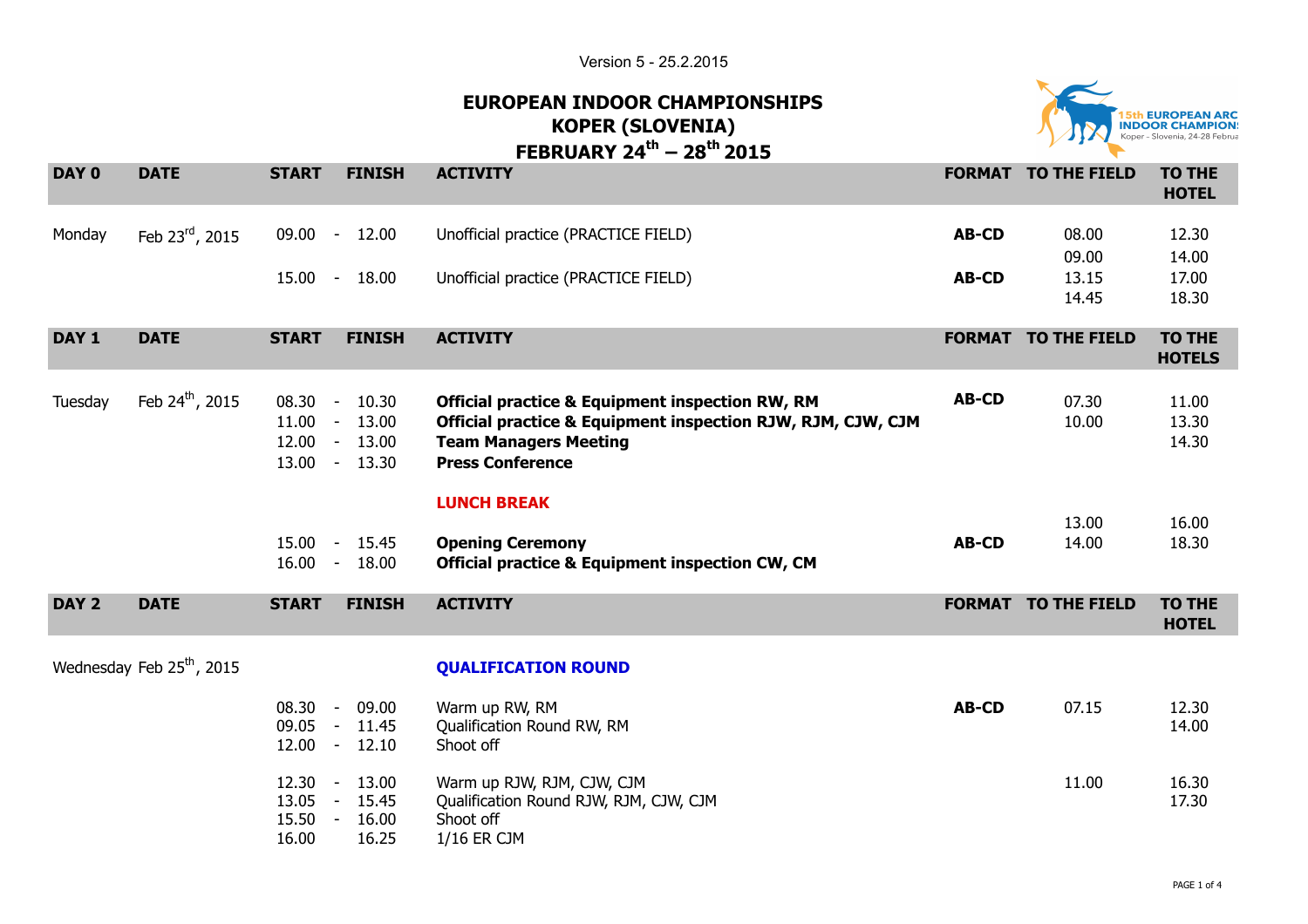|                  |                             |              | 16.30 - 17.00<br>17.05 - 19.45<br>19.50 - 20.00                                     | Warm up CW, CM<br>Qualification Round CW, CM<br>Shoot off                                                                                                       | <b>AB-CD</b> | 15.15<br>17.00             | 20.15                         |
|------------------|-----------------------------|--------------|-------------------------------------------------------------------------------------|-----------------------------------------------------------------------------------------------------------------------------------------------------------------|--------------|----------------------------|-------------------------------|
| DAY <sub>3</sub> | <b>DATE</b>                 | <b>START</b> | <b>FINISH</b>                                                                       | <b>ACTIVITY</b>                                                                                                                                                 |              | <b>FORMAT TO THE FIELD</b> | <b>TO THE</b><br><b>HOTEL</b> |
| Thursday         | Feb 26 <sup>th</sup> , 2015 |              |                                                                                     | <b>INDIVIDUAL ELIMINATIONS, 1/4 FINALS &amp; 1/2 FINALS</b>                                                                                                     |              |                            |                               |
|                  |                             |              | 08.30 - 09.00<br>09.05 - 09.35<br>09.35 - 10.05<br>$10.05 - 10.30$<br>10.30 - 10.55 | Warm up RW, RM<br>1/16 Elimination Round<br>1/8 Elimination Round<br>1/4 Final Round<br>1/2 Final Round                                                         | matches      | 07.15                      | 09.45<br>11.00<br>12.30       |
|                  |                             |              | $11.30 - 12.00$<br>12.05 - 12.35<br>12.35 - 13.15<br>13.15 - 13.40<br>13.40 - 14.05 | Warm up RJW, RJM<br>1/16 Elimination Round RJW, RJM<br>1/8 Elimination Round RJW, RJM, CJW, CJM (for C 2 ends of warm up)<br>1/4 Final Round<br>1/2 Final Round | matches      | 10.15<br>11.30             | 14.00<br>15.30                |
|                  |                             |              |                                                                                     | <b>LUNCH BREAK</b><br><b>INDIVIDUAL ELIMINATIONS, 1/4 FINALS &amp; 1/2 FINALS</b>                                                                               |              |                            |                               |
|                  |                             |              | 15.00 - 15.30<br>15.35 - 16.05<br>16.05 - 16.35<br>16.35 - 17.00<br>17.00 - 17.25   | Warm up CW, CM<br>1/16 Elimination Round<br>1/8 Elimination Round<br>1/4 Final Round<br>1/2 Final Round                                                         | matches      | 13.15<br>14.30             | 17.00<br>18.30                |
|                  |                             |              |                                                                                     | TEAM ELIMINATIONS, 1/4 FINALS & 1/2 FINALS                                                                                                                      |              |                            |                               |
|                  |                             |              | 18.00 - 18.20<br>18.25 - 19.00<br>19.00 - 19.35                                     | Warm up CM, CJM<br>1/4 Final Round<br>1/2 Final Round                                                                                                           | sim.         | 16.00                      | 19.45                         |
| DAY <sub>4</sub> | <b>DATE</b>                 | <b>START</b> | <b>FINISH</b>                                                                       | <b>ACTIVITY</b>                                                                                                                                                 |              | <b>FORMAT TO THE FIELD</b> | <b>TO THE</b><br><b>HOTEL</b> |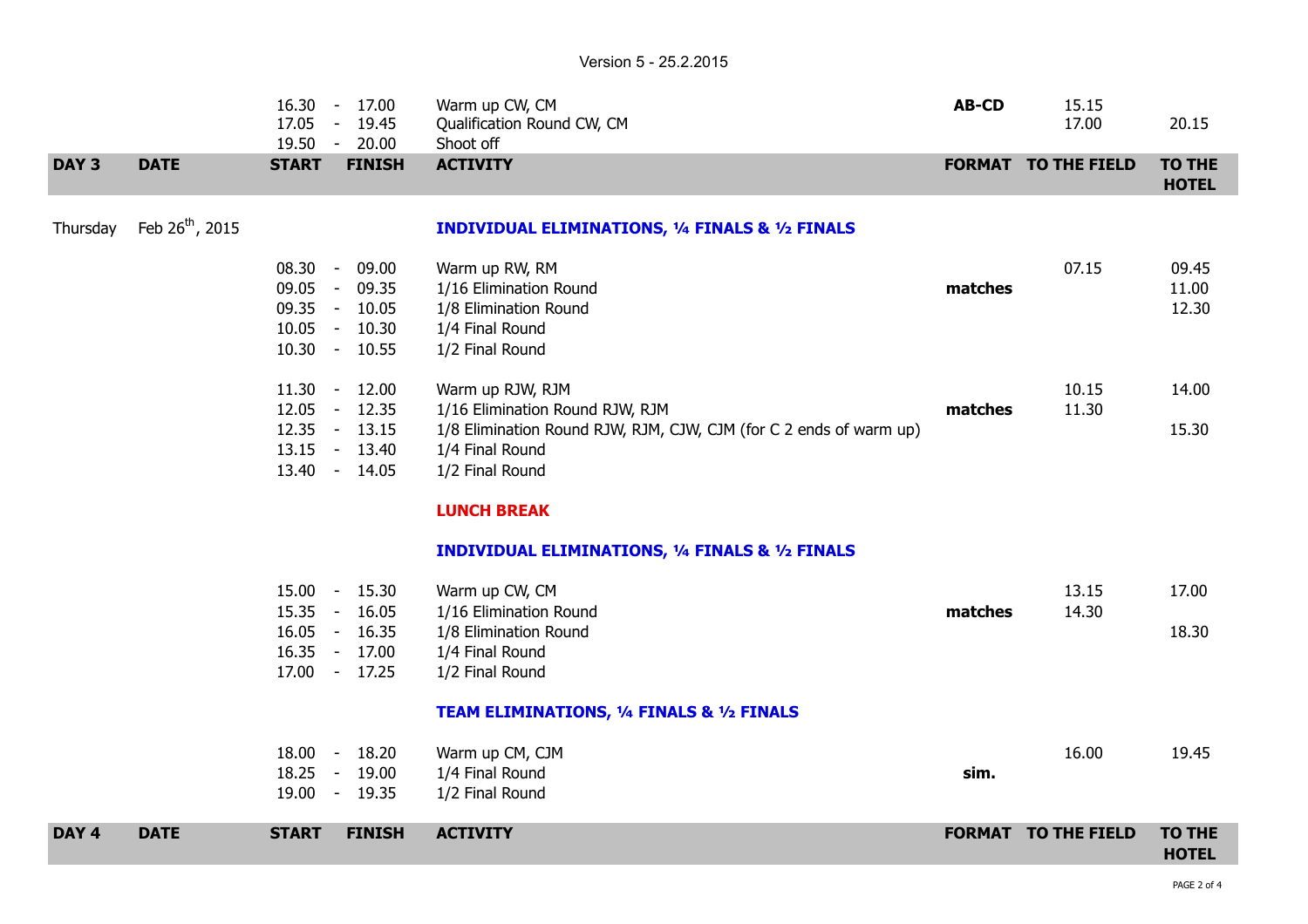| Friday | Feb $27^{\text{th}}$ , 2015 |  |
|--------|-----------------------------|--|
|--------|-----------------------------|--|

 $11.45$ 

## Friday Feb 27th, 2015 **TEAM ELIMINATIONS AND FINALS**

| 08.30<br>$\overline{\phantom{a}}$<br>08.55<br>$\blacksquare$<br>09.30<br>$\overline{\phantom{a}}$<br>10.05<br>$\overline{\phantom{a}}$ | 08.50<br>09.30<br>10.05<br>10.30 | Warm up RM<br>1/8 Elimination Round RM & Warm up RW<br>1/4 Final Round RM, RW<br>1/2 Final Round RM, RW                             | sim.    | 07.15<br>09.15 | 11.00<br>13.00 |
|----------------------------------------------------------------------------------------------------------------------------------------|----------------------------------|-------------------------------------------------------------------------------------------------------------------------------------|---------|----------------|----------------|
| 10.40<br>11.05<br>11.40<br>12.15                                                                                                       | 11.00<br>11.40<br>12.15<br>12.40 | Warm up RJM<br>1/8 Elimination Round RJM & Warm up RJW<br>1/4 Final Round RJM, RJW & Warm up CW<br>1/2 Final Round RJM, CW, RJW     | sim.    |                | 14.00          |
|                                                                                                                                        |                                  | <b>LUNCH BREAK</b>                                                                                                                  |         |                |                |
| 14.00<br>$\blacksquare$<br>1 4 O.F                                                                                                     | 14.35<br>15.10                   | <b>TEAM ELIMINATIONS AND FINALS</b><br>Bronze Medal Matches CJM, CJW<br>Duange Medal Mateboo CM, CMIO, Cald Medal Mateboo CIMI, CMI | SIMULT. | 12.30          | 16.30          |

| 14.00 - 14.35 |       | Bronze Medal Matches CJM, CJW                            | SIMULT. | 12.30 | 16.30 |
|---------------|-------|----------------------------------------------------------|---------|-------|-------|
| 14.35 - 15.10 |       | Bronze Medal Matches CM, CW & Gold Medal Matches CJW, CW |         |       |       |
| 15.10 - 15.45 |       | Bronze Medal Matches RJM, RJW                            |         | 17.15 | 19.00 |
| 15.45 -       | 16.20 | Bronze Medal Matches RM, RW                              |         |       |       |

| DAY 5    | <b>DATE</b>          | <b>START</b> | <b>FINISH</b>   | <b>ACTIVITY</b>                                  | <b>FORMAT</b>    | <b>TO THE FIELD</b> | TO THE<br><b>HOTEL</b> |
|----------|----------------------|--------------|-----------------|--------------------------------------------------|------------------|---------------------|------------------------|
| Saturday | Feb $28^{th}$ , 2015 |              | 08.00 - 16.30   | Practice on the practice field for medal matches |                  | 07.15               |                        |
|          |                      |              |                 | <b>INDIVIDUAL MATCHES COMPOUND</b>               |                  |                     |                        |
|          |                      | 09.00        | 09.20<br>$\sim$ | Bronze Medal Match – CJW                         | <b>ALTERNATE</b> | 08.45               |                        |
|          |                      | 09.20        | 09.40<br>$\sim$ | Gold Medal Match - CJW                           | <b>SHOOTING</b>  |                     |                        |
|          |                      | $09.40 -$    | 10.00           | Bronze Medal Match – CJM                         |                  |                     |                        |
|          |                      | 10.00        | 10.20<br>$\sim$ | Gold Medal Match – CJM                           |                  |                     |                        |
|          |                      | 10.20        | 10.40<br>$\sim$ | Bronze Medal Match – CW                          |                  |                     |                        |
|          |                      |              | $10.40 - 11.00$ | Gold Medal Match – CW                            |                  |                     |                        |
|          |                      | 11.00        | $-11.20$        | Bronze Medal Match – CM                          |                  |                     |                        |
|          |                      | 11.20        | 11.40<br>$\sim$ | Gold Medal Match - CM                            |                  |                     |                        |
|          |                      |              |                 | <b>INDIVIDUAL MATCHES RECURVE</b>                |                  | 10.15               | 11.00                  |

|--|

**ALTERNATE**